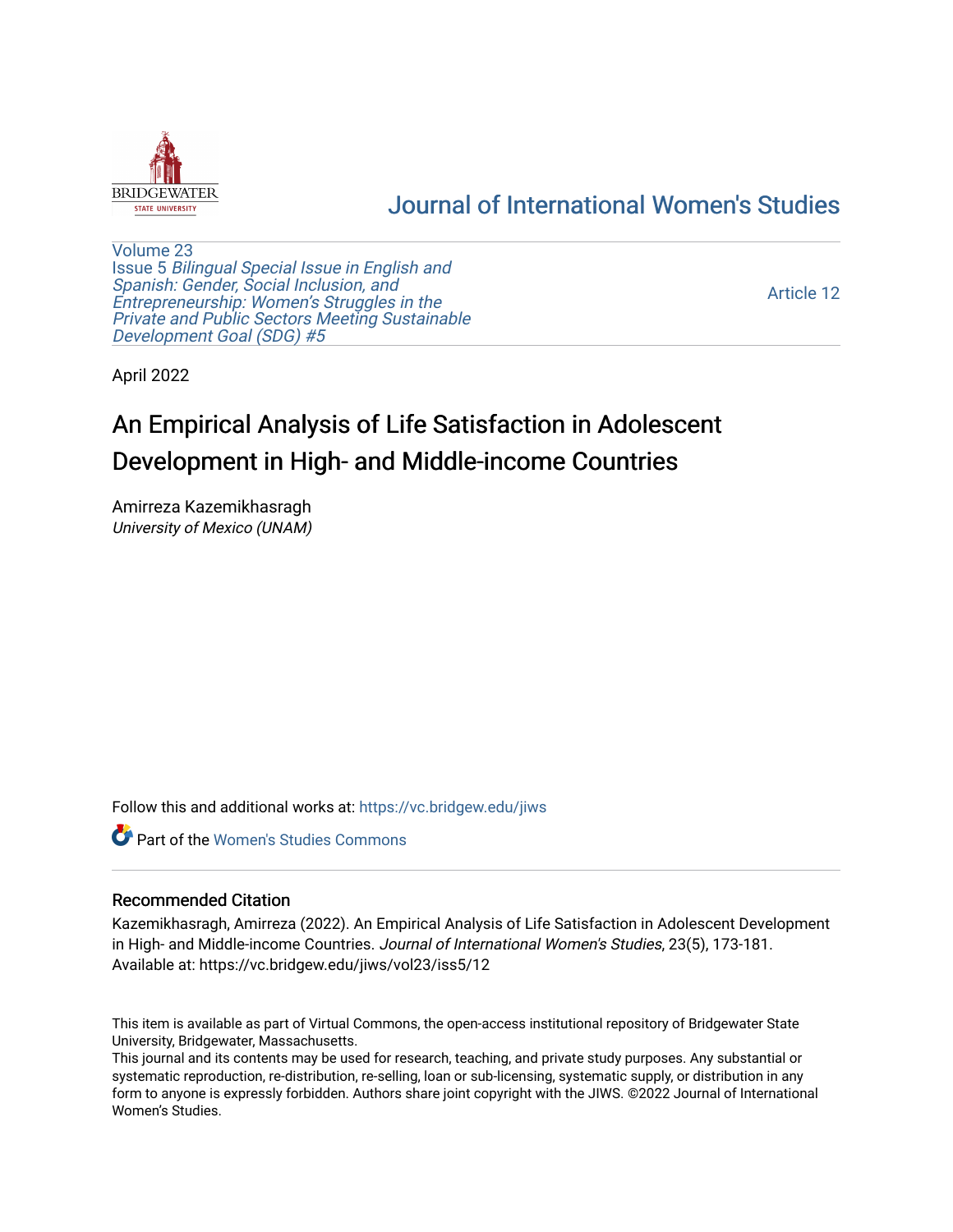#### **An Empirical Analysis of Life Satisfaction in Adolescent Development in High- and Middle-income Countries**

By Amirreza Kazemikhasragh<sup>1</sup>

#### **Abstract**

The income discrepancies in high- and middle-income countries increases stress, limitations in access to social resources, and aggravates health situations. The empirical analysis of this experimental study studies the relationship between parental income inequality in early life and health and life satisfaction of adolescents. This study uses empirical data from the Health Behaviour in School-aged Children (HBSC) to study school-age children health behaviour symptoms in high- and middle-income countries in the years 2002, 2006, 2010 and 2014. The research uses macro variables and the income inequality index from the World Bank. The analysis of the Gini coefficient was carried out among high- and middle-income countries. In this sense, the results show that income gaps prevail in households, directly impacting adolescent development. Therefore, improving inequality remains the pending issue in most high- and middle-income countries and meets the poverty reduction goals established by the SDGs of the 2030 agenda. This research aims to reduce the existing gaps in addressing income inequality.

*Keywords:* Income inequality, Adolescents, Health **JEL classifications:** D63, I14, J13, J16

#### **Introduction**

According to Marianna, satisfaction with life is the cognitive component of subjective wellbeing and is defined as wellbeing concerning oneself in one's life and the degree of satisfaction with objective life conditions. Likewise, concerning the above, people who show high satisfaction with life benefit physically and mentally and face a lesser predisposition to specific adult health problems and premature mortality. On the other hand, as Cortez evidenced in her 2014 study, a group of adolescents associated feeling depressed due to economic instability in their homes.

The current scenario of growing inequalities has furthered resource gaps and health inequities. Health inequity is rooted in social inequity since political, social, and economic forces determine the conditions in which people live and die. According to the World Health Organization, the development of a society can be judged by the quality of the population's health status, how health problems are distributed along the social spectrum, and the degree of protection people enjoy. In this sense, to improve health conditions and their distribution, it is necessary to identify the causal chain that accounts for the social bases of inequalities.

According to Kim et al. (2018), socioeconomic and health characteristics in childhood influence morbidity survival and life satisfaction in adulthood and old age. In this sense, childhood is a period of vulnerability in which genetic and family factors interact with environmental exposures and other determinants that lead to a complex combination of health effects and outcomes. Wellbeing depends on a society's economic state, life satisfaction, social structure, and society's health.

In this context, studies reveal that children's exposure underlie the considerations of income inequality in their homes, which is a deficit for adolescents' future and life satisfaction

<sup>1</sup> Amirreza Kazemikhasragh, University Program of Studies on Asia and Africa (PUEAA) National

Autonomous University of Mexico (UNAM), Programa de Becas Posdoctorales de la UNAM, Mexico City, Mexico. [amirkazemi@outlook.com](mailto:amirkazemi@outlook.com)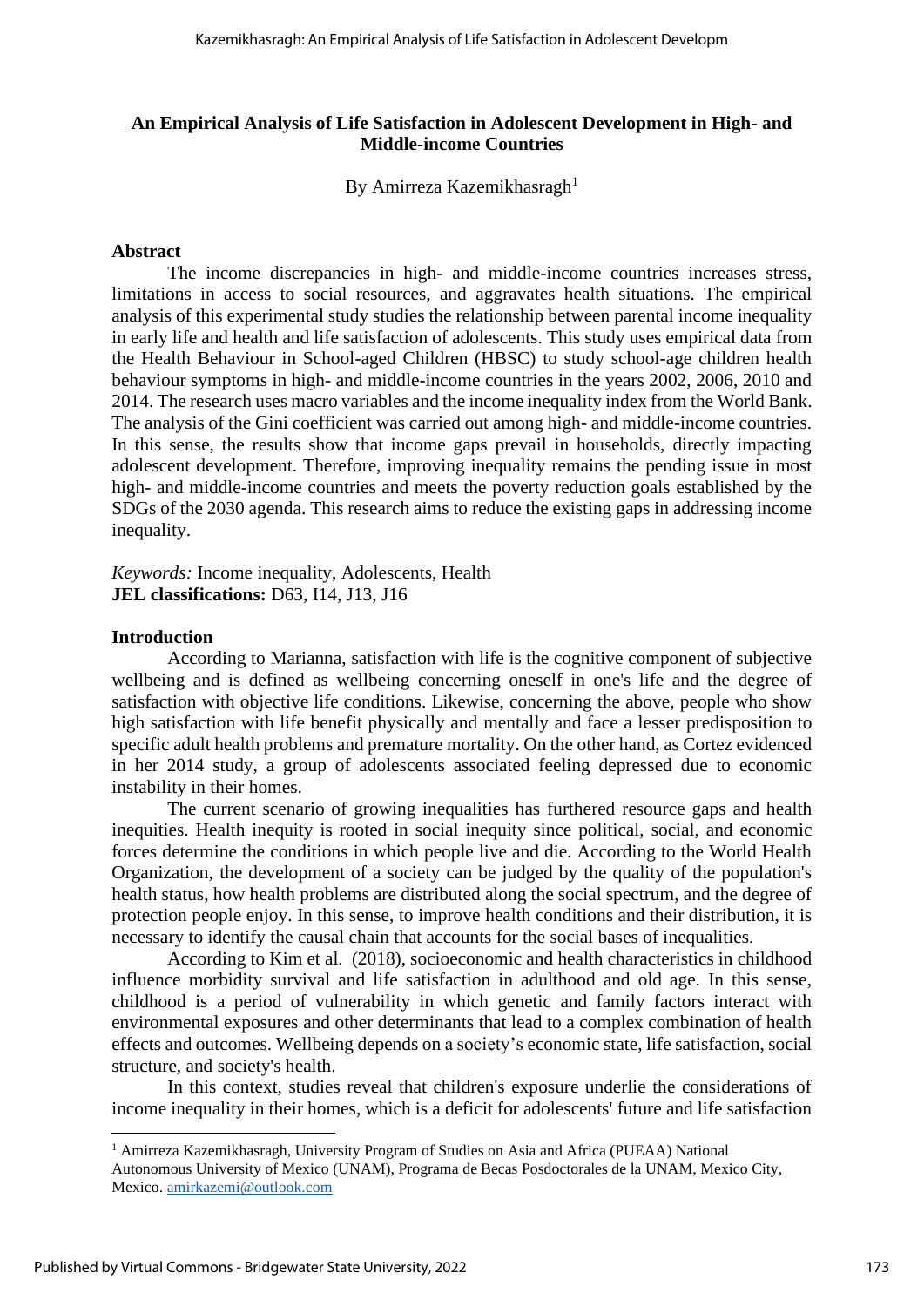(Halfon et al., 2017; Assari & Caldwell, 2018; Marshall et al. 2020). Also, According to Van Dijk-Wesselius (2018), there is a relationship with the environment and the development of physical, cognitive, emotional, and social skills in the early stages of life and has an enormous influence on future health, life satisfaction, education, and social participation. In this sense, social inequalities in the initial stage of child development are among the main contributing factors to inequalities in adult life and, consequently, create a circle of intergenerational disadvantage.

# **Literature Background**

In recent years, changes in the family structure and social inequalities have affected the health of the child and adolescent population. According to Lim & Ashing-Giwa (2013) and Mendes et al. (2016), satisfaction with family life has been considered an important study area due to its relationship with health indicators, quality of life, stress coping strategies, family cohesion, adaptability, communication, and family functioning. Furthermore, Patton et al. (2016) highlight that living conditions in childhood and physical, cognitive, emotional, and social development are determinants of future adults' health, academic performance, work, and social contributions.

Health in childhood and adolescence depends on stress; previous studies considered exposure to income inequality in early life increased stress (Elgar & Currie, 2016; Elgar et al., 2017; Rosa et al., 2018; Elgar et al., 2019). However, other findings show a positive relationship with satisfaction in the economic and work environment (Narasuci et al., 2018; Ramli, 2019). Although extensive studies have been conducted on the relationship between health and income inequality (Matthew & Brodersen; 2018; Bor et al., 2017; Curran & Mahutga, 2018; Truesdale & Jencks, 2016), Ride (2019) mentions a relationship between income inequality and health status in early life. On the other hand, Rözer & Volker (2016) studied the effects of income inequality in different periods of life.

In the same vein, the effects of income inequality significantly affect health at an early age; at the same time, it has a negative and significant effect in adulthood. In comparison, other findings Ward & Viner. (2017) point out the relationship between income inequality and life expectancy, infant mortality, and homicide in low and middle-income countries. However, Wagstaff & Van Doorslaer (2000) highlight few studies on health indicators with income levels, especially empirical research, that allows analytically decomposing inequalities or quantifying the relative impact of one or other policies in reducing them. Consequently, there is little evidence for comparing different countries regarding income-related health inequalities.

As noted above, there is a lack of available studies on family income inequality in childhood and the health of children and adolescents. Therefore, it can be said that there are few studies on income inequality at different times during early life and the upbringing of a child and the important role of public policy formulation on income inequality in households. This study will close this gap using data from the Health Behaviour in School-aged Children (HBSC) survey and World Bank data using variables that measure life satisfaction (life expectancy, GNI per capita, life expectancy and Gini ratio) of children and adolescents, considering different periods in life in high- and middle-income countries.

This study will test the following hypotheses: 1. Income inequality in the family in the first years of life has a long-term effect on the individual in income inequality during life, health, and reduced life satisfaction. 2. The exposure of a child to the family's socioeconomic position affects long-term life satisfaction. 3. Exposure to low health status during adolescence will affect life satisfaction.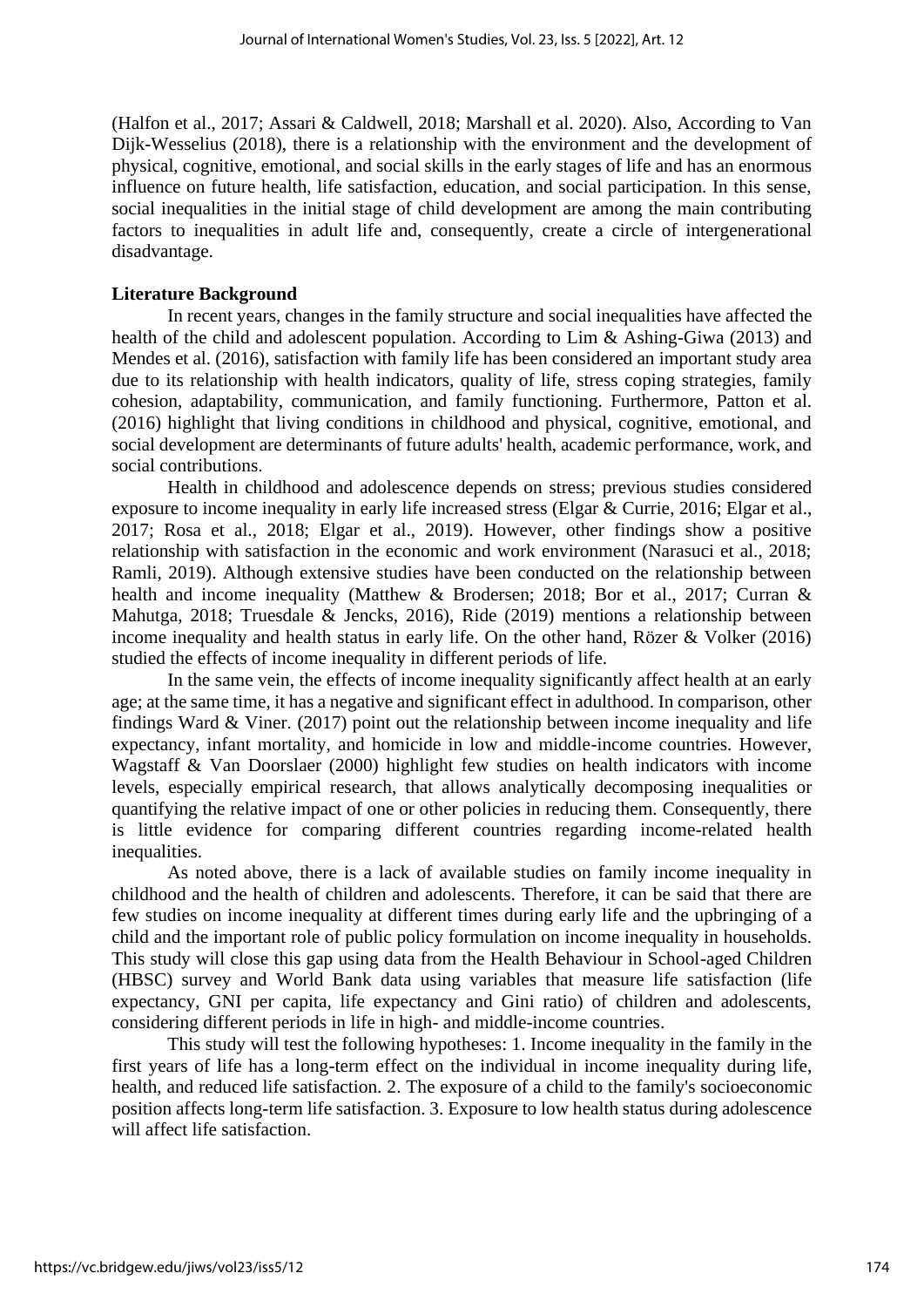### **Data and Methodology**

*Data*

# *A. World Health Organization Survey on Adolescent Health Behavior*

The Health Behaviour in School-aged Children (HBSC) survey has been conducted every year since 1994. The data required for this study on life satisfaction and health behaviours were extracted from this database for 2002, 2006, 2010 and 2014.

# *B. Health and Psychological Factors*

This research uses Health Behaviour in School-aged Children (HBSC) surveys to extract health-related variables; this study uses Torsheim & Wold (2001) research to select health and psychological symptoms. Symptoms used to create a health index by using physical health include headaches, back pain, dizziness, and psychological symptoms such as mood swings, nervousness, and difficulty sleeping.

# *C. The Economic and Social Situation*

This study uses the Health Behaviour in School-aged Children (HBSC) variables to study changes in the family's economic and social position. According to Hartley et al. (2016), this study considers the variables economic and social changes such as family income, the status of family property and car, the amount of vacation during the year, the use of personal computers for family members, the number of bathrooms in the house, having a washing machine and dishwasher, and having a private room for the family members.

# *D. Macroeconomic Variables*

We used the World Bank database for each country to employ economic variables such as gross national income, Gini income inequality index, and life expectancy. Also, we created a dummy variable equal to 1 to examine whether the country of the responder is a high-income country and 0 otherwise.

A sample description is provided in Table 1.

| <b>Variable</b>           |         | <b>Symbol Description</b>                                                                                                                    |
|---------------------------|---------|----------------------------------------------------------------------------------------------------------------------------------------------|
| Life satisfaction         | Lifesat | At the top of the ladder, '10' is the responder's best possible<br>life, and the bottom '0' is the worst possible life for the<br>responder. |
| Age category              | Agecat  | Responders were divided into three categories: 11, 13, and 15<br>years old                                                                   |
| Gender                    | Gender  | Dummy variable equal to 1 for male and 0 for female                                                                                          |
| Socioeconomic<br>position | Socecp  | Socioeconomic status at the individual level                                                                                                 |
| Parents job status        | Parents | An index to show the job status of the parents                                                                                               |
| <b>Health status</b>      | Health  | An index to show health status                                                                                                               |
| Social media use          | SoMed   | An index to show the use of social media                                                                                                     |
| GNI per capita            | GNIpc   | GNI per capita                                                                                                                               |
| Gini ratio                | GI      | Gini index (World Bank estimate)                                                                                                             |
| Life expectancy           | Lifeexp | Life expectancy                                                                                                                              |
| Country income            | CoIn    | Dummy variable equals 1 whether the country of the                                                                                           |
| category                  |         | responder is a high-income country and 0 otherwise                                                                                           |

### **Table 1: Description of Variables**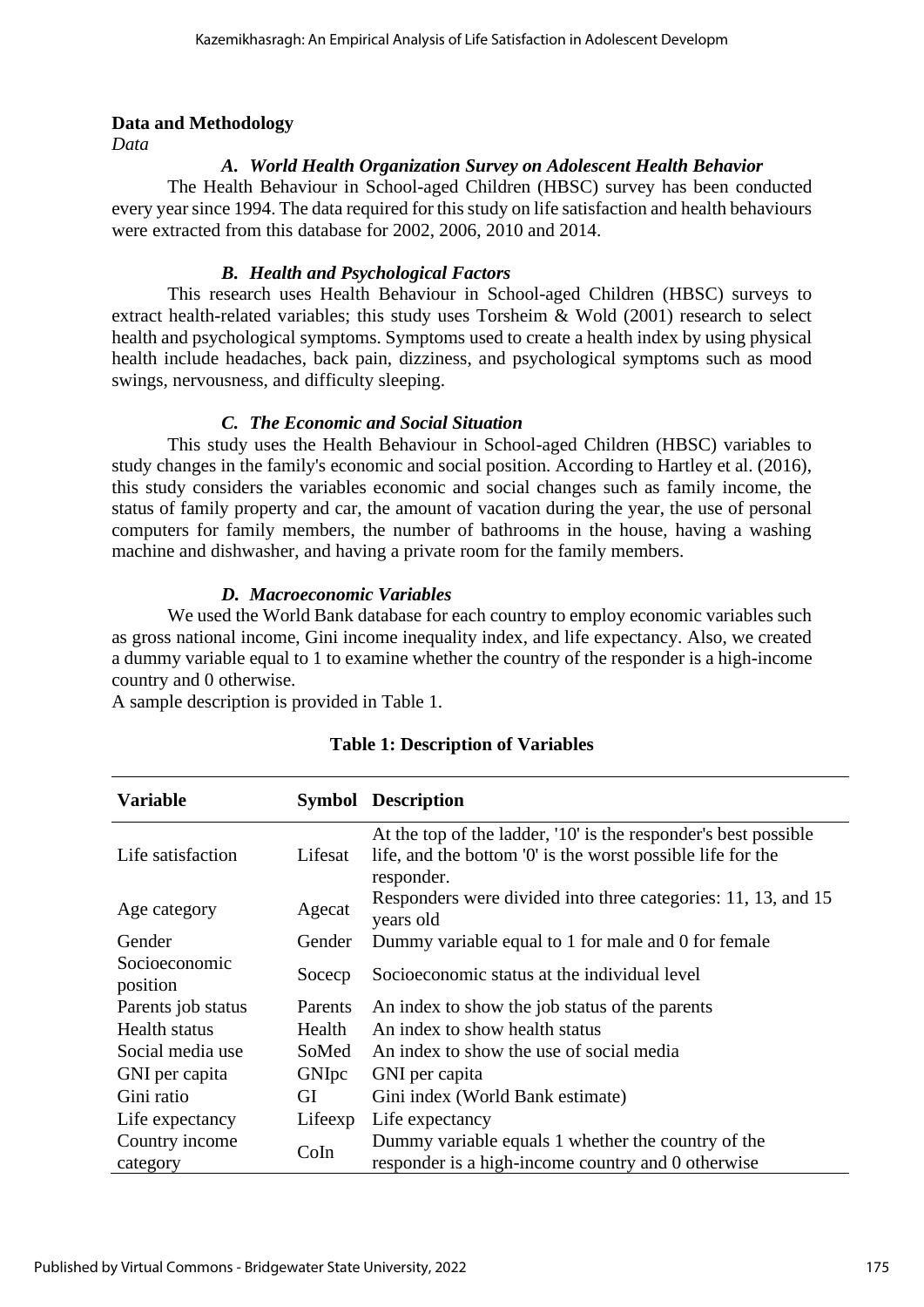### **Methodology**

We use a survey regression technique to examine the relationships between adolescents' life satisfaction and income inequality, health and psychological factors, economic and social status, and macro variables. Our approach follows Yang et al. (2021) view in a regression framework:

$$
Y_{it} = \alpha + \beta_1 X_{it} + \varepsilon
$$

Where  $X_{it}$  represents independent variables; individual-level characteristics,  $Y_{it}$  represents life satisfaction, macro variables and social status,  $\varepsilon$  represents standard errors.

Table 2 shows the summary statistics. In detail, the average GNI per capita is 30,248 (US\$), with a minimum of \$790 and a maximum of \$104,370. Life satisfaction indicates that at the top of the ladder, '10' is the best possible life for the responder, and the bottom '0' is the worst possible life for the responder. The average life satisfaction is 7.6, which shows that most responders are satisfied with life. The average life expectancy in the studied countries is 78 years, with a minimum of 65 years and a maximum of 83 years. The Gini index is used to identify the extent to which income distribution; the average Gini ratio in the studied countries is 31.75. However, the highest ratio in our sample is 42.5, which means there is less equality in the distribution of income, and the lowest is 24. Our sample includes half male and half female. Less than half of the parents had jobs on the date of collecting data. Health status was created by using physical health factors such as headache, back pain, dizziness, and psychological symptoms such as mood swings, nervousness, and difficulty sleeping; the index's average is 0.7. According to Elgar et al. (2017), we divided responders according to age to three: 11, 13, and 15. Finally, we created an index to measure the use of social media by considering that responders talk to their friends by applications, send text messages via applications, using email, and other social media. However, 40% of the responders use social media to talk to their friends frequently.

|         | <b>Variable Observations</b> | Mean     | <b>Standard Deviation</b> |          | Minimum Maximum |
|---------|------------------------------|----------|---------------------------|----------|-----------------|
| Lifesat | 758,435                      | 7.586868 | 1.934437                  | 0        | 10              |
| Agecat  | 789,286                      | 2.003218 | 0.810381                  |          | 3               |
| Gender  | 795,918                      | 0.490623 | 0.499912                  | 0        | 1               |
| Soceep  | 757,742                      | 0.671741 | 0.247529                  | 0        | 1               |
| Parents | 77,554                       | 0.429667 | 0.198078                  | 0        | 1               |
| Health  | 196,382                      | 0.702063 | 0.189316                  | 0        | 1               |
| SoMed   | 678,112                      | 0.400789 | 0.211331                  | 0        |                 |
| GNIpc   | 709,767                      | 30248.04 | 19594.66                  | 790      | 104370          |
| GI      | 608,789                      | 31.74099 | 4.108248                  | 24       | 42.5            |
| Lifeexp | 745,792                      | 77.98539 | 3.988911                  | 65.12878 | 83.22927        |
| CoIn    | 795,918                      | 0.084754 | 0.278515                  | 0        |                 |

**Table 2: Summary Statistics**

The correlation of the studies variables is presented in Table 3. There is a positive relationship between Lifesat, Socecp, Health, GNIpc, Lifeexp, and CoIn. On the other hand, there is a negative correlation between the Lifesat, Agecat, SoMed. Additionally, we consider the correlation between gender and inequality in income distribution (Gini ratio). Also, there is a negative relationship between gender and GI.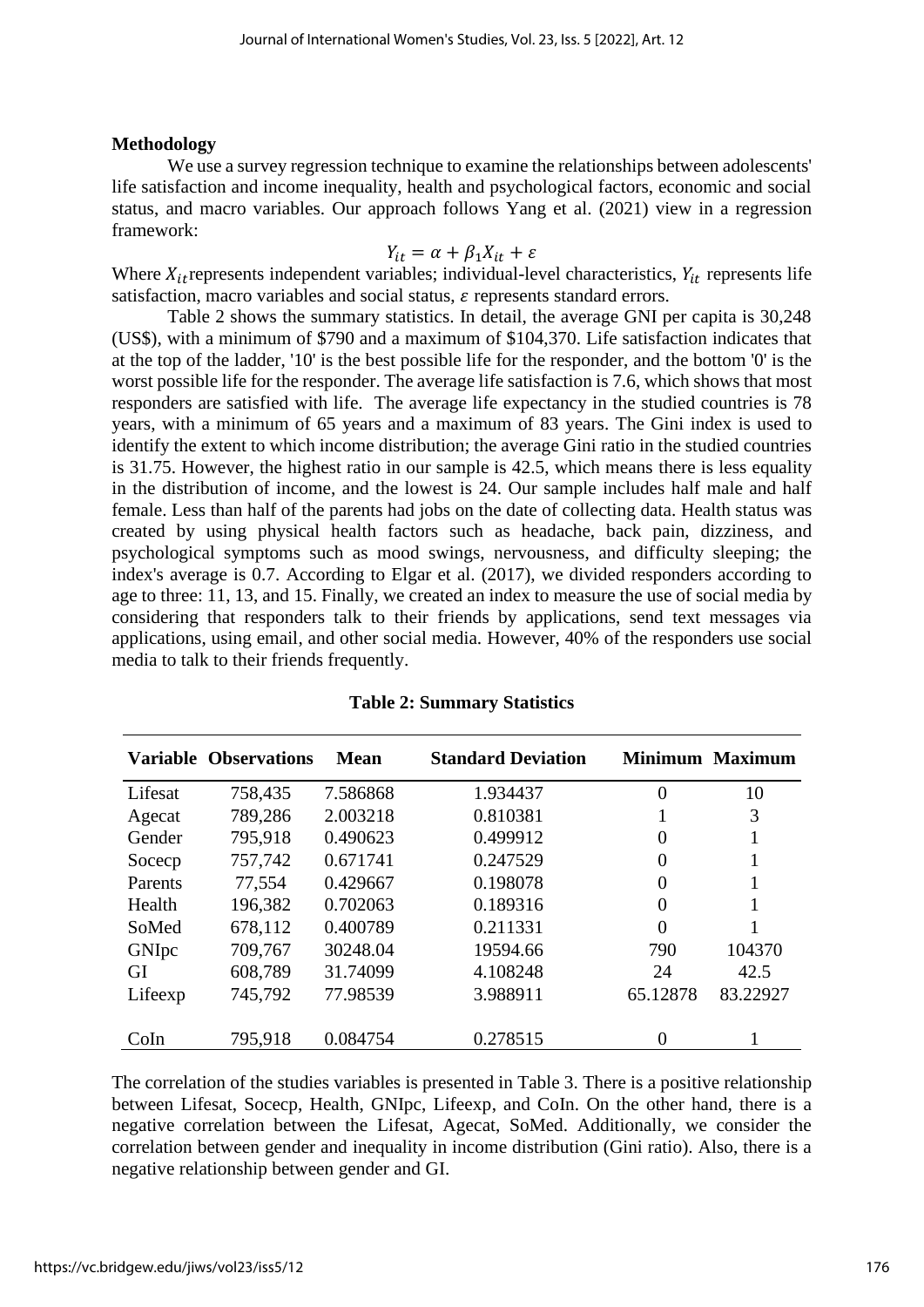#### **Table 3: Correlation Matrix**

|         |           |           |           |           |           |           |           |              |        | Lifeex | Co <sub>l</sub> |
|---------|-----------|-----------|-----------|-----------|-----------|-----------|-----------|--------------|--------|--------|-----------------|
|         | Lifesat   | Agecat    | Gender    | Socecp    | Parents   | Health    | SoMed     | <b>GNIpc</b> | GI     | p      | n               |
| Lifesat |           |           |           |           |           |           |           |              |        |        |                 |
| Agecat  | $-0.1764$ |           |           |           |           |           |           |              |        |        |                 |
| Gender  | 0.0742    | $-0.0004$ |           |           |           |           |           |              |        |        |                 |
| Soceep  | 0.0337    | 0.0315    | 0.0389    |           |           |           |           |              |        |        |                 |
| Parents | $-0.0592$ | $-0.0203$ | 0.013     | $-0.2648$ |           |           |           |              |        |        |                 |
| Health  | 0.3578    | $-0.1529$ | 0.2045    | $-0.0002$ | $-0.0167$ |           |           |              |        |        |                 |
| SoMed   | $-0.0033$ | $-0.0021$ | 0.0014    | 0.0152    | $-0.0056$ | $-0.0028$ |           |              |        |        |                 |
| GNIpc   | 0.0578    | 0.0138    | 0.0024    | 0.3881    | 0.0408    | $-0.019$  | 0.0247    |              |        |        |                 |
| GI      | $-0.0182$ | $-0.0233$ | $-0.0074$ | $-0.3185$ | 0.0724    | 0.0078    | $-0.0115$ | $-0.5943$    |        |        |                 |
|         |           |           |           |           |           |           |           |              |        |        |                 |
| Lifeexp | 0.0333    | 0.0399    | 0.0109    | 0.2457    | 0.1067    | $-0.027$  | 0.0242    | 0.5783       | 0.5003 |        |                 |
|         |           |           |           |           |           |           |           |              |        |        |                 |
| CoIn    | 0.0852    | $-0.0285$ | $-0.0055$ | $-0.4075$ | 0.1431    | 0.0403    | $-0.0222$ | $-0.4881$    | 0.2571 | 0.4095 |                 |

#### **Results**

This study examines the effects of inequality on adolescents' life satisfaction by closing the gap in studies in the literature. This study reports on the adverse effects of income inequality adolescence on life satisfaction in adulthood. The results from Table 4 confirm De looze et al.'s (2018) assertion that adolescents living in countries with lower inequality report higher life satisfaction than adolescents living in countries with higher levels of inequality. However, our results and coefficients show that income inequality has a stronger negative effect on life satisfaction than males. In the line of Graafland & Lous's (2018) results show that income inequality effects are more substantial on females. Ward & Winer (2017) recommend that reducing income inequality benefit adolescents' life satisfaction. Girón & Kazemikhasragh (2021) state that health has a positive relationship with economic status at the macro level. The results also confirm previous studies (Elgar et al., 2017; Dankulincova Veselska et al. 2018; Zaborskis & Grincaite, 2018) that health status positively impacts life satisfaction. Also, the coefficients of the health status for females and males emphasise greater coefficients and impact for females. Matos et al. (2017) show that health impacts life satisfaction and school achievement in adolescents.

Regarding Ogundari & Awokuse (2018), life expectancy has a positive relationship with health status. We use life expectancy as a control variable for health status; results confirm that having longer life expectancy and better health status positively impact life satisfaction. Results show that life satisfaction is lower in the older age category. Burton-Jeangros & Zimmermann-Sloutskis (2016) report lower life satisfaction in the older age group. Additionally, many researchers show that family socioeconomic position is an important factor in life satisfaction. Our results confirm previous results that socioeconomic status leads to life satisfaction in adolescents (Chen et al., 2016 and Yan et al., 2020). According to Elgar et al. (2017), we use GNI per capita as a proxy variable to control socioeconomic status. Our results confirm that GNI per capita positively impacts life satisfaction in the studies countries.

Finally, we control the robustness check by country category (high-income countries or middle-income countries) to see the behaviour of coefficient estimates. Following Barslun et al. (2007), we run a robustness check on Stata using the "Checkrob" command. The results confirm that the coefficients for our variables are unvarying in their sign. So, there is no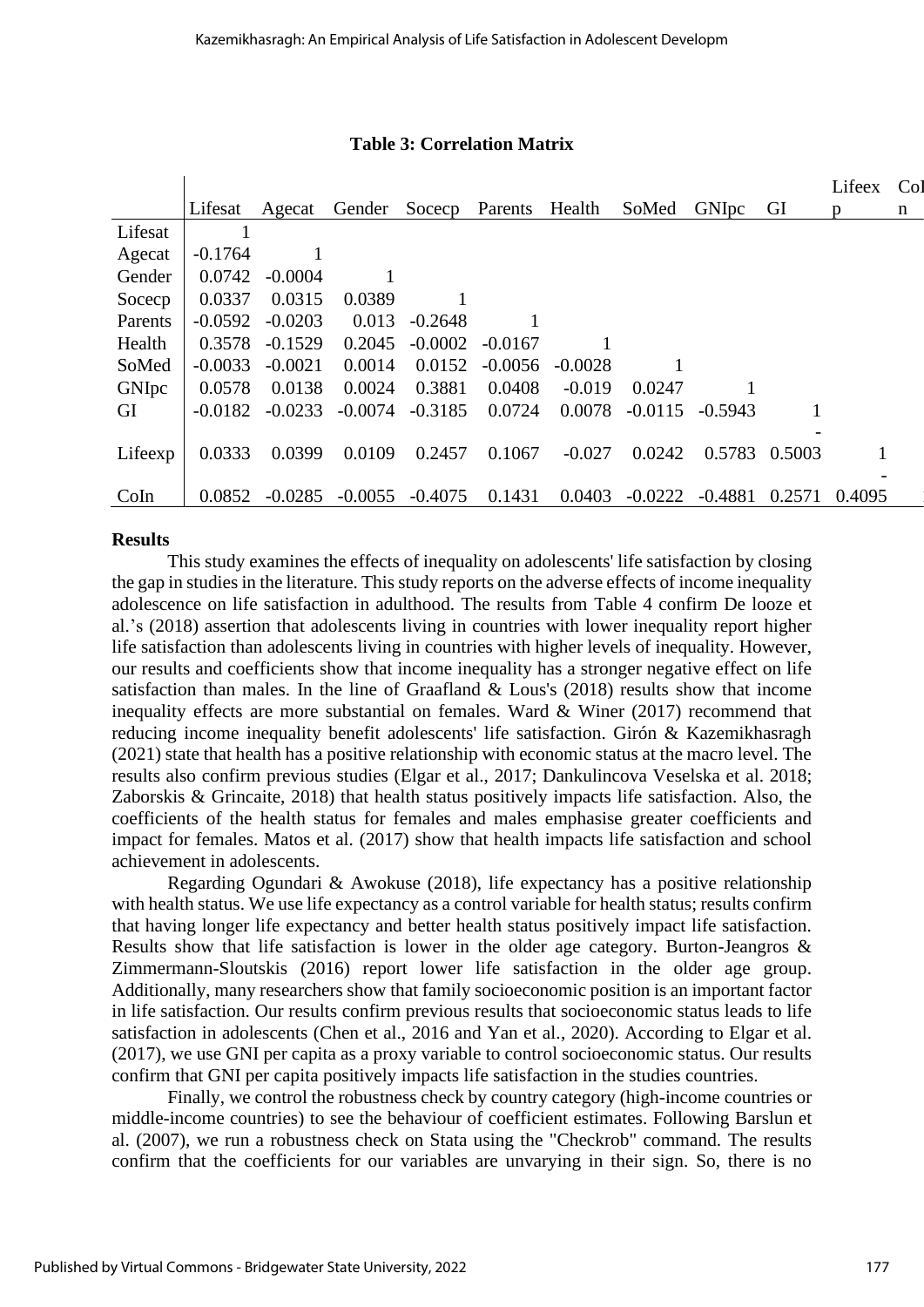difference between high-income and middle-income countries; these results may be for having 8% of middle-income countries in our sample.

|                           |          |                  |                  |           |             |                          |           | Robustn             |                          |
|---------------------------|----------|------------------|------------------|-----------|-------------|--------------------------|-----------|---------------------|--------------------------|
|                           |          | Robustnes        |                  |           | Robustnes   |                          |           | ess                 |                          |
|                           |          | s Check          | Sign             |           | s Check     | Sign                     |           | Check               | Sign                     |
|                           |          | by               | predictio        |           | by          | predictio                |           | by                  | predictio                |
|                           |          | country          | n                | Lifesat   | country     | $\mathbf n$              | Lifesat   | country             | $\mathbf n$              |
|                           |          |                  |                  | (female   |             |                          | (Male)    |                     |                          |
|                           | Lifesat  |                  |                  |           |             |                          |           |                     |                          |
| Agecat                    |          |                  |                  |           |             |                          |           |                     |                          |
|                           |          |                  |                  |           |             |                          |           |                     |                          |
| 13                        | $0.14**$ | $-0.13**$        | $\boldsymbol{+}$ | $-0.19**$ | $-18**$     | $+$                      | $-0.06**$ | $-0.05**$           | $+$                      |
|                           | (0.05)   | (0.05)           |                  | (0.06)    | (0.06)      |                          | (0.06)    | (0.06)              |                          |
| 15                        | $-0.19*$ | $-0.17*$         | $\! + \!$        | $-0.2*$   | $-0.19*$    | $\boldsymbol{+}$         | $-0.16**$ | $-0.15**$           | $^{+}$                   |
|                           | (0.08)   | (0.09)           |                  | (0.11)    | (0.09)      |                          | (0.11)    | (0.11)              |                          |
| Socecp                    | $0.62**$ | $1.16**$         | $^{+}$           | $0.60**$  | $1.11**$    | $\boldsymbol{+}$         | $0.64**$  | 1.19**              | $\boldsymbol{+}$         |
|                           | (0.04)   | (0.05)           |                  | (0.06)    | (0.07)      |                          | (0.05)    | (0.07)              |                          |
| Parents                   | $0.52**$ | $0.43**$         |                  | $0.59**$  | $0.52**$    | $\overline{\phantom{0}}$ | $0.44**$  | $0.37**$            | $\overline{\phantom{0}}$ |
|                           | (0.04)   | (0.04)           |                  | (0.05)    | (0.05)      |                          | (0.06)    | (0.06)              |                          |
| Health                    | $3.45**$ | $3.73**$         | $\! + \!$        | $3.77**$  | 3.93**      | $\boldsymbol{+}$         | $2.90**$  | $3.41**$            | $\boldsymbol{+}$         |
|                           | (0.06)   | (0.04)           |                  | (0.07)    | (0.07)      |                          | (0.07)    | (0.08)              |                          |
| SoMed                     | $-0.02$  | $-0.01$          | $\! + \!$        | $-0.05$   | $-0.04$     | $\boldsymbol{+}$         | 0.02      | 0.03                | $\boldsymbol{+}$         |
|                           | (0.03)   | (0.03)           |                  | (0.01)    | (0.01)      |                          | (0.05)    | (0.05)              |                          |
| GNIpc                     | $0.01**$ | $0.02**$         | $^{+}$           | $0.01*$   | $0.02**$    | $\boldsymbol{+}$         | $0.01**$  | $0.02**$            | $\boldsymbol{+}$         |
|                           | (0.01)   | (0.01)           |                  | (0.01)    | (0.01)      |                          | (0.01)    | (0.01)              |                          |
| GNIpc*time                | $0.01**$ | $0.02**$         | $^{+}$           | $0.00*$   | $0.01*$     | $\boldsymbol{+}$         | $0.02**$  | $0.03**$            | $\boldsymbol{+}$         |
|                           | (0.01)   | (0.01)           |                  | (0.01)    | (0.01)      |                          | (0.01)    | (0.01)              |                          |
| GI                        | $0.04**$ | $-0.05**$        |                  | $-0.06**$ | $-0.07**$   |                          | $-0.03**$ | $-0.04**$           |                          |
|                           | (0.01)   | (0.01)           |                  | (0.02)    | (0.02)      |                          | (0.01)    | (0.01)              |                          |
| GI*time                   |          | $0.05**$ -0.06** |                  | $-0.07**$ | $-0.08**$   |                          |           | $-0.04**$ $-0.05**$ |                          |
|                           | (0.01)   | (0.01)           |                  | (0.02)    | (0.02)      |                          | (0.01)    | (0.01)              |                          |
| Lifeexp                   | $0.02**$ | $0.04**$         | $\ddot{}$        | $0.03**$  | $0.04**$    | $\boldsymbol{+}$         | $0.02**$  | $0.03**$            | $\boldsymbol{+}$         |
|                           | (0.01)   | (0.01)           |                  | (0.01)    | (0.01)      |                          | (0.01)    | (0.01)              |                          |
| Robustness check by       |          |                  |                  |           |             |                          |           |                     |                          |
| country                   |          | X                |                  |           | $\mathbf X$ |                          |           | $\mathbf X$         |                          |
| Number of<br>observations | 59,310   | 59,310           |                  | 30,746    | 30,746      |                          | 28,564    | 28,564              |                          |
| Pvalue                    | 0.00     | 0.00             |                  | 0.00      |             |                          | 0.00      |                     |                          |

# **Table 4: Results of Regression and Robustness Check by Country**

Asterisk (\*\*) and (\*) denote statistically significant at 1% and 5% levels, the standard error in parenthesis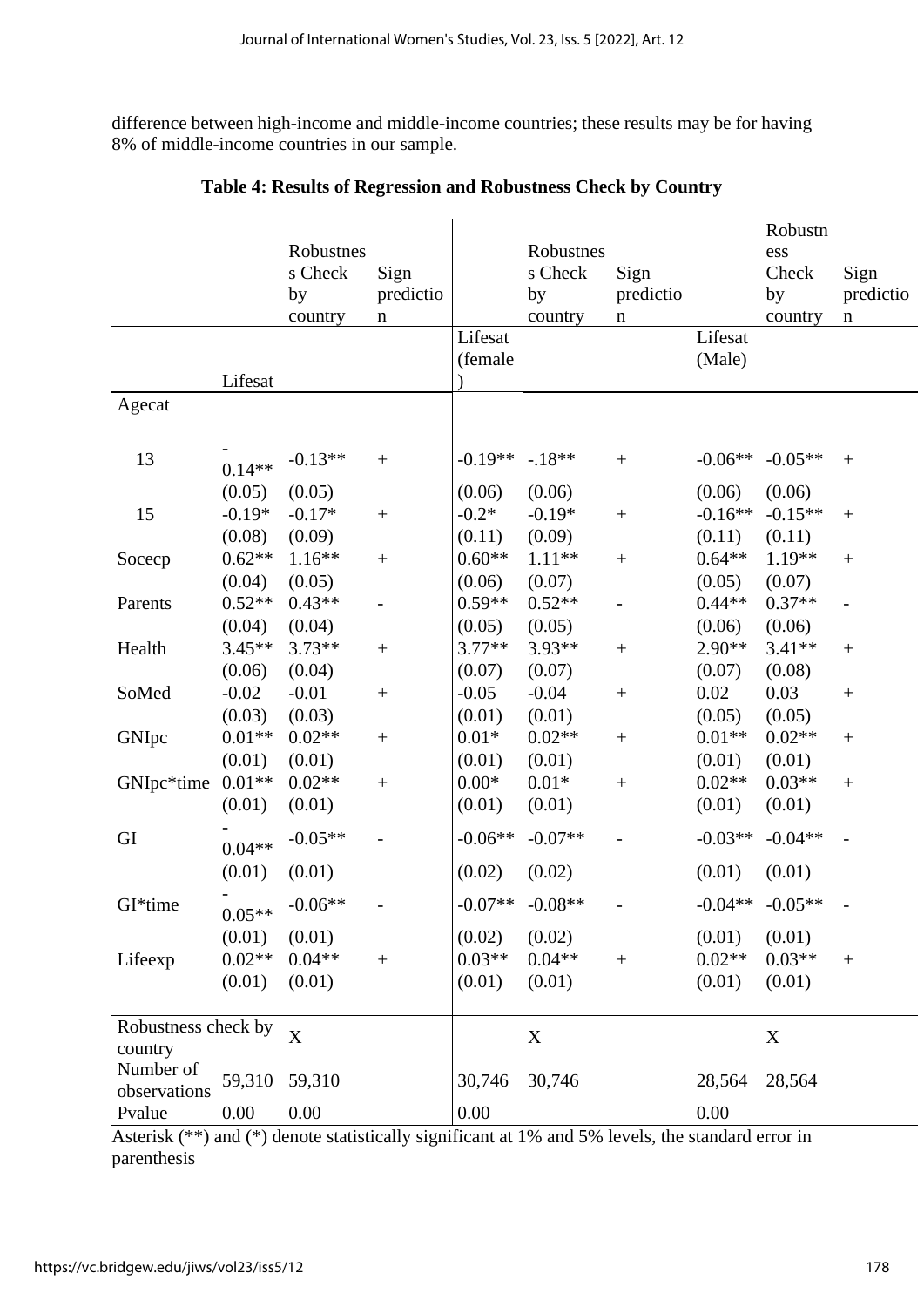#### **Conclusion**

This study provides a comprehensive understanding of the effects of income inequality in early life and adolescence and its negative consequences in adulthood. Various studies have been conducted to identify the determinants of life satisfaction in adolescence. For example, Marques et al. (2017) showed the correlation between health-related factors and life satisfaction; the results show that health factors significantly impact individuals in early life and adolescence. The present study confirms previous studies to fill the study gap in the studied countries regarding health, income inequality, and family social status. Our results suggest that inequality in payments to parents has a negative impact on life satisfaction in adolescence. At the same time, life satisfaction affects a person's developmental pathways. Furthermore, the results show that women are more affected by pay inequality in adolescence, although more studies are needed to understand psychological mechanisms. This study helps policymakers to support women's empowerment in policymaking to enhance sustainable development by reducing income inequality and ensuring that children's and families' health is protected.

Several groups can consider this research. Researchers can use this method in various studies of political alliances, intergovernmental, and international organisations. This study can lead to sustainable development by identifying specific components to reduce income inequality and increase adolescents' life satisfaction.

#### **Acknowledgement**

The author thanks Marianna Vanessa Buoni Pineda, Department of Economics, University of Bologna, Economics, for her helpful comments and advice. Her advice improved the analysis and quality of the paper.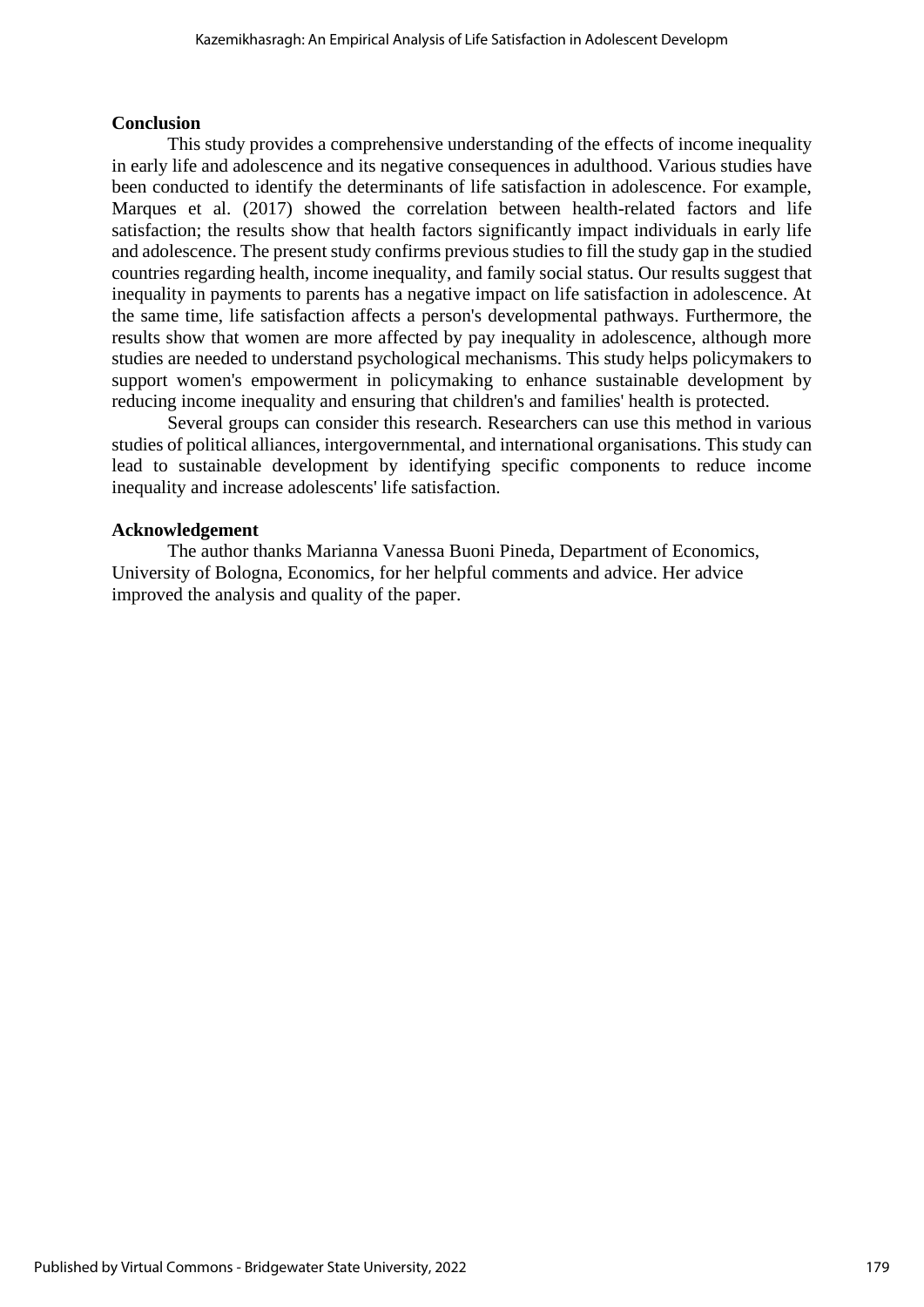# **References**

Assari, S., & Caldwell, C. H. (2019). Family income at birth and risk of attention deficit hyperactivity disorder at age 15: racial differences. Children, 6(1), 10.

Barslund, M., Rand, J., Tarp, F., & Chiconela, J. (2007). Understanding victimisation: the case of Mozambique. World Development, 35(7), 1237-1258.

Bor, J., Cohen, G. H., & Galea, S. (2017). Population health in an era of rising income inequality: USA, 1980–2015. The Lancet, 389(10077), 1475-1490.

Burton-Jeangros, C., & Zimmermann-Sloutskis, D. (2016). Life satisfaction trajectories of elderly women living in Switzerland: an age–period–cohort analysis. Ageing & Society, 36(1), 106-132.

Curran, M., & Mahutga, M. C. (2018). Income inequality and population health: a global gradient? Journal of health and social behavior, 59(4), 536-553.

Dankulincova Veselska, Z., Jirasek, I., Veselsky, P., Jiraskova, M., Plevova, I., Tavel, P., & Madarasova Geckova, A. (2018). Spirituality but not religiosity is associated with better health and higher life satisfaction among adolescents. International journal of environmental research and public health, 15(12), 2781.

de Looze, M. E., Huijts, T., Stevens, G. W., Torsheim, T., & Vollebergh, W. A. (2018). The happiest kids on earth. Gender equality and adolescent life satisfaction in Europe and North America. Journal of youth and adolescence, 47(5), 1073-1085.

Elgar, F. J., & Currie, C. (2016). Early-life exposure to income inequality and adolescent health and wellbeing: evidence from the health behaviour in school-aged children study.

Elgar, F. J., Gariepy, G., Dirks, M., Walsh, S. D., Molcho, M., Cosma, A., ... & Craig, W. (2019). Association of early-life exposure to income inequality with bullying in adolescence in 40 countries. JAMA pediatrics, 173(7), e191181-e191181.

Elgar, F. J., Gariépy, G., Torsheim, T., & Currie, C. (2017). Early-life income inequality and adolescent health and wellbeing. Social Science & Medicine, 174, 197-208.

Girón, A., & Kazemikhasragh, A. (2021). Gender Equality and Economic Growth in Asia and Africa: Empirical Analysis of Developing and Least Developed Countries. Journal of the Knowledge Economy, 1-11.

Graafland, J., & Lous, B. (2018). Economic freedom, income inequality and life satisfaction in OECD countries. Journal of Happiness Studies, 19(7), 2071-2093.

Halfon, N., Larson, K., Son, J., Lu, M., & Bethell, C. (2017). Income inequality and the differential effect of adverse childhood experiences in US children. Academic Pediatrics, 17(7), S70-S78.

Hartley, J. E., Levin, K., & Currie, C. (2016). A new version of the HBSC family affluence scale-FAS III: Scottish qualitative findings from the international FAS development study. Child indicators research, 9(1), 233-245.

Kim, P., Evans, G. W., Chen, E., Miller, G., & Seeman, T. (2018). How socioeconomic disadvantages get under the skin and into the brain to influence health development across the lifespan. Handbook of life course health development, 463-497.

Lim, J. W., & Ashing-Giwa, K. T. (2013). Is family functioning and communication associated with health-related quality of life for Chinese-and Korean-American breast cancer survivors? Quality of Life Research, 22(6), 1319-1329.

Marques, A., Mota, J., Gaspar, T., & de Matos, M. G. (2017). Associations between self-reported fitness and self-rated health, life-satisfaction and health-related quality of life among adolescents. Journal of Exercise Science & Fitness, 15(1), 8-11.

Marshall, A. T., Betts, S., Kan, E. C., McConnell, R., Lanphear, B. P., & Sowell, E. R. (2020). Association of lead-exposure risk and family income with childhood brain outcomes. Nature medicine, 26(1), 91-97.